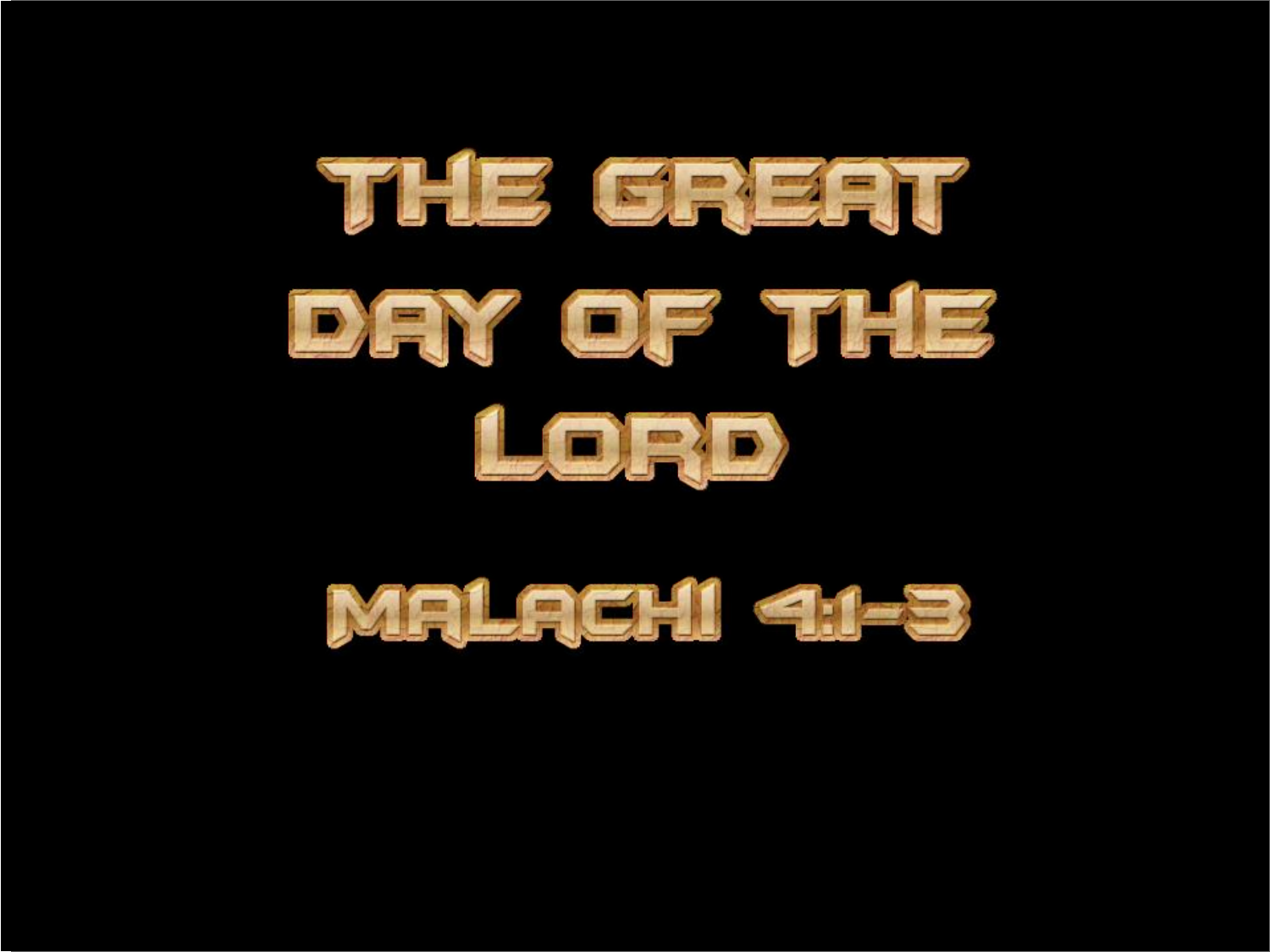#### **Malachi 4:1-3**

- **1 For, behold, the day cometh, that shall burn as an oven; and all the proud, yea, and all that do wickedly, shall be stubble: and the day that cometh shall burn them up, saith the LORD of hosts, that it shall leave them neither root nor branch.**
- **2 But unto you that fear my name shall the Sun of righteousness arise with healing in his wings; and ye shall go forth, and grow up as calves of the stall. 3 And ye shall tread down the wicked; for they shall be ashes under the soles of your feet in the day that I shall do this, saith the LORD of hosts.**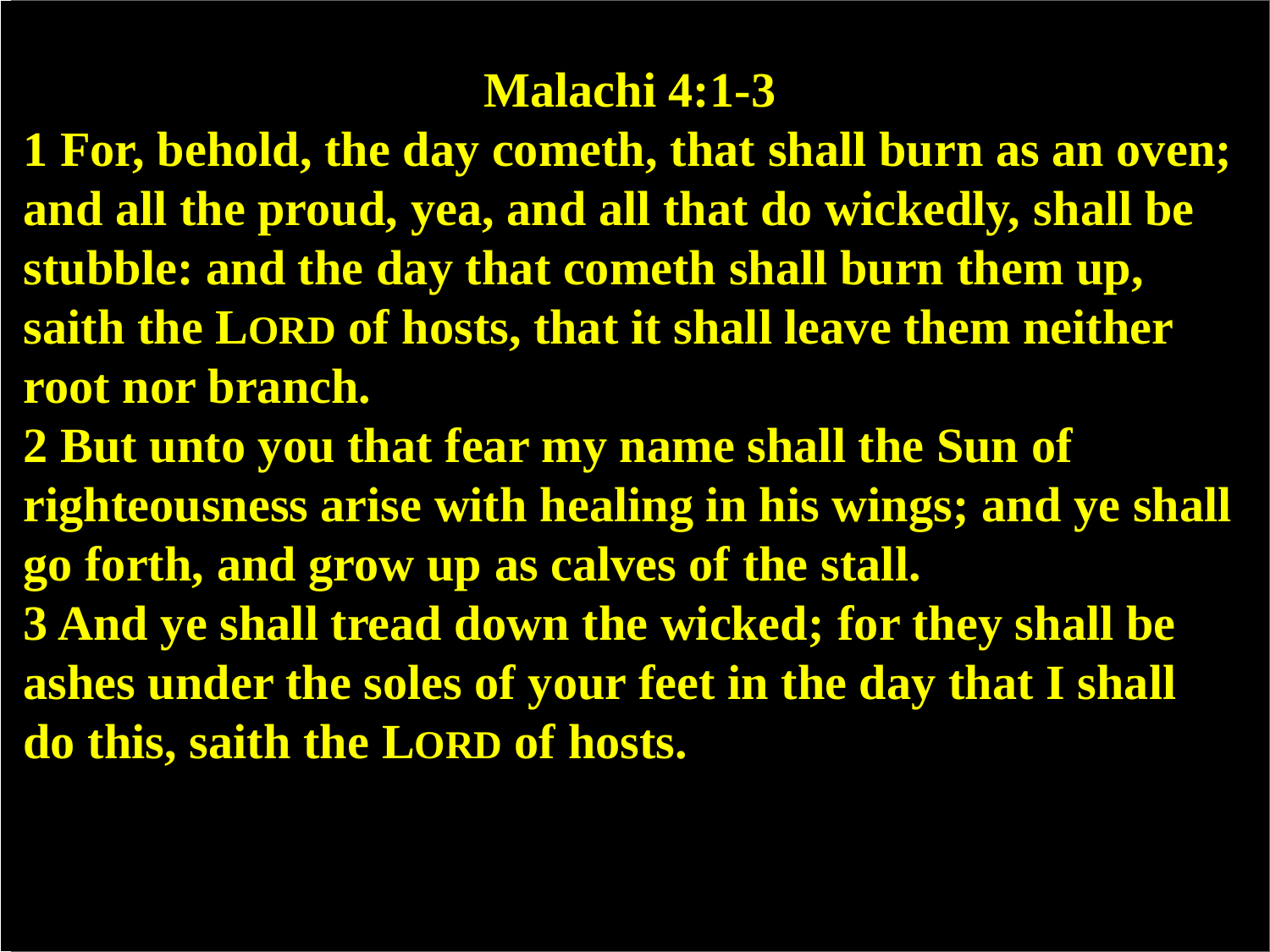**I. The Declaration of God's Judgment (4:1)** 

- **A. Judgment Day is clearly taught in scripture 2 Peter 3:10**
- **But the day of the Lord will come as a thief in the night; in the which the heavens shall pass away with a great noise, and the elements shall melt with fervent heat, the earth also and the works that are therein shall be burned up.**
- **B. It is a day that we should look for**
- **2 Peter 3:12**
- **Looking for and hasting unto the coming of the day of God, wherein the heavens being on fire shall be dissolved, and the elements shall melt with fervent heat?**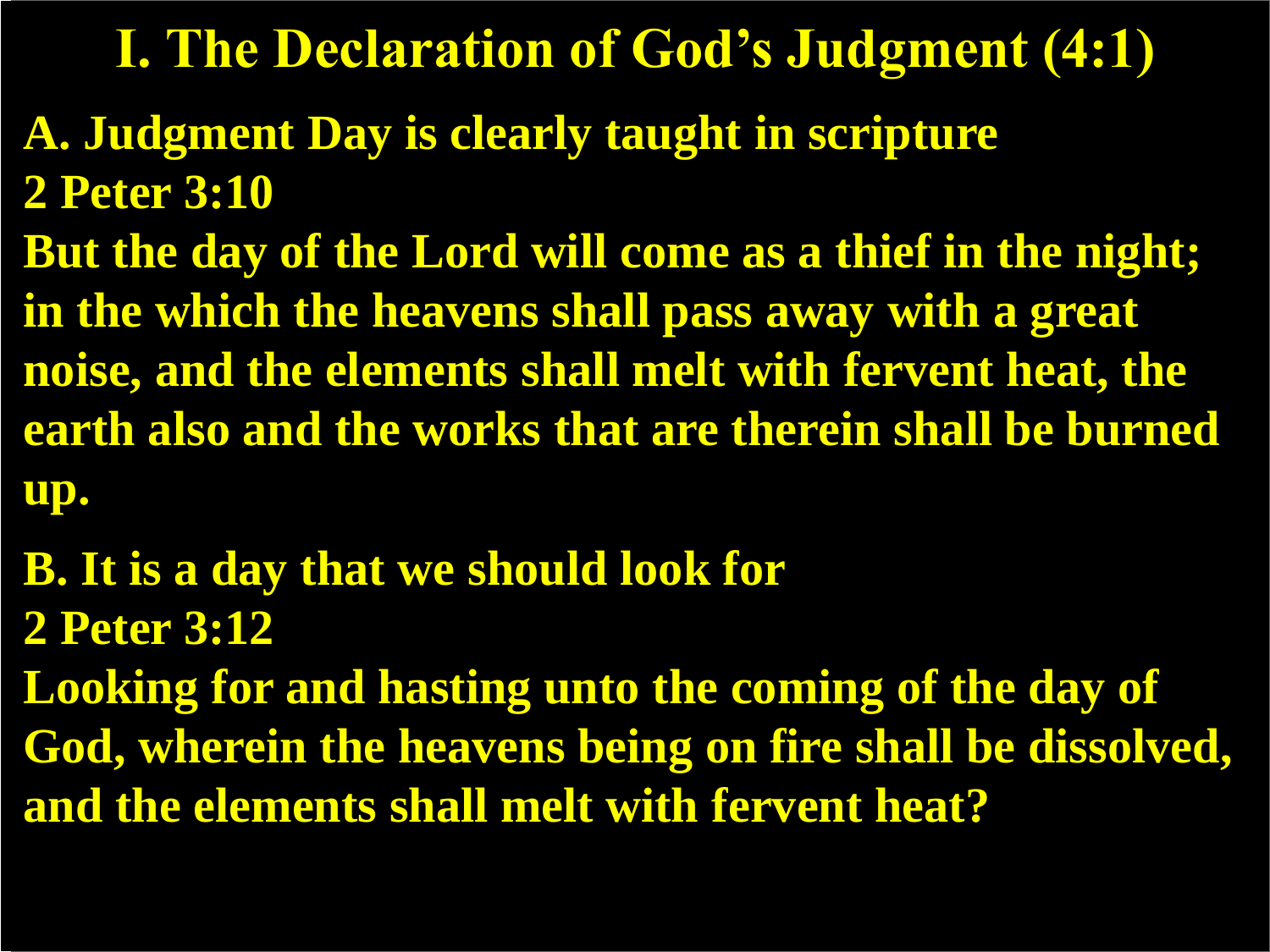**I. The Declaration of God's Judgment (4:1)** 

- **C. It is a day that should be declared today 2 Peter 3:11**
- **Seeing then that all these things shall be dissolved, what manner of persons ought ye to be in all holy conversation and godliness,**
- **Revelation 1:3**
- **Blessed is he that readeth, and they that hear the words of this prophecy, and keep those things which are written therein: for the time is at hand.**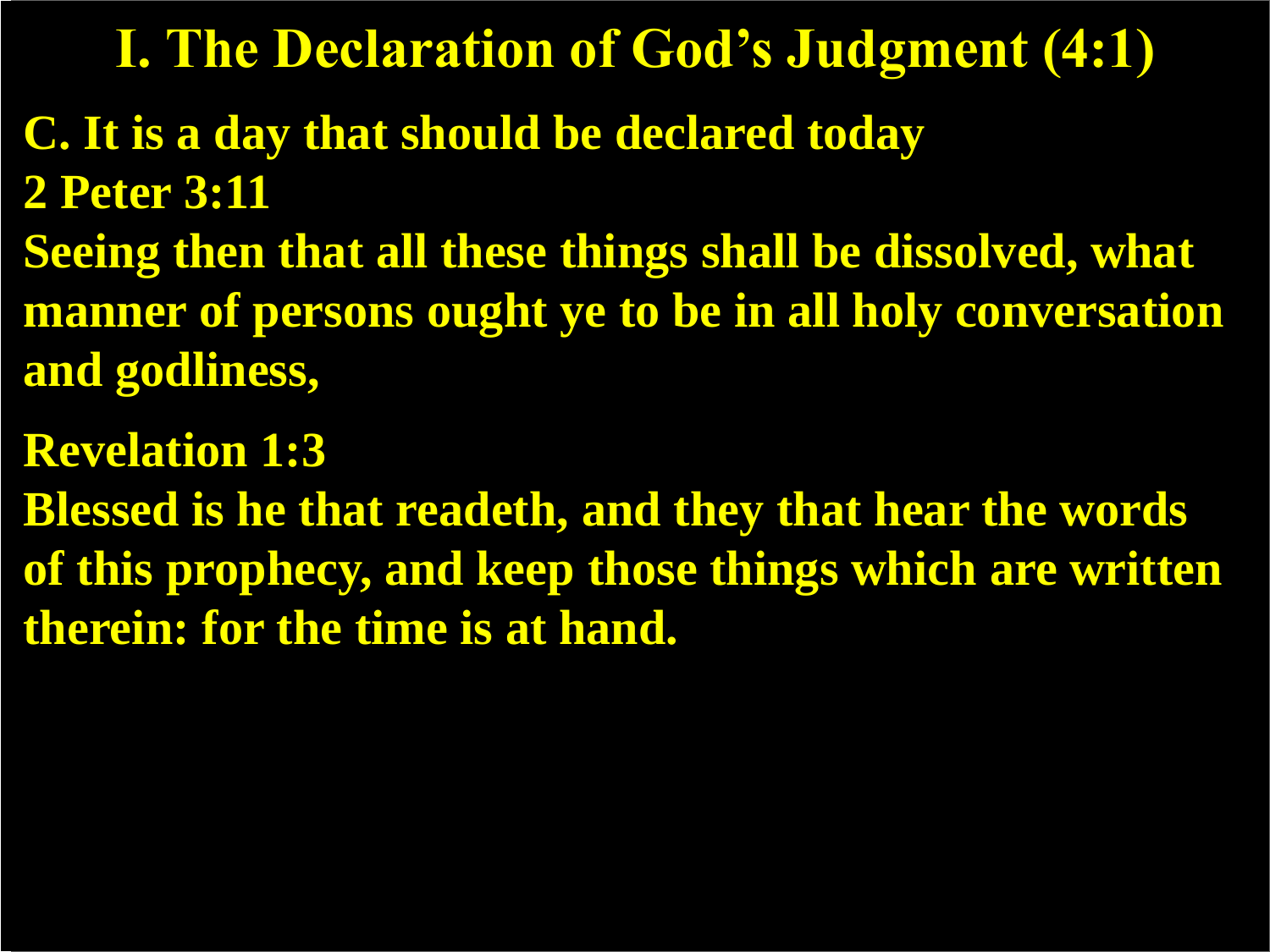- **A. They will be characterized by pride (v 1)**
	- **1. Those that see no need for God**
- **2 Corinthians 4:4**
- **In whom the god of this world hath blinded the minds of them which believe not, lest the light of the glorious gospel of Christ, who is the image of God, should shine unto them.**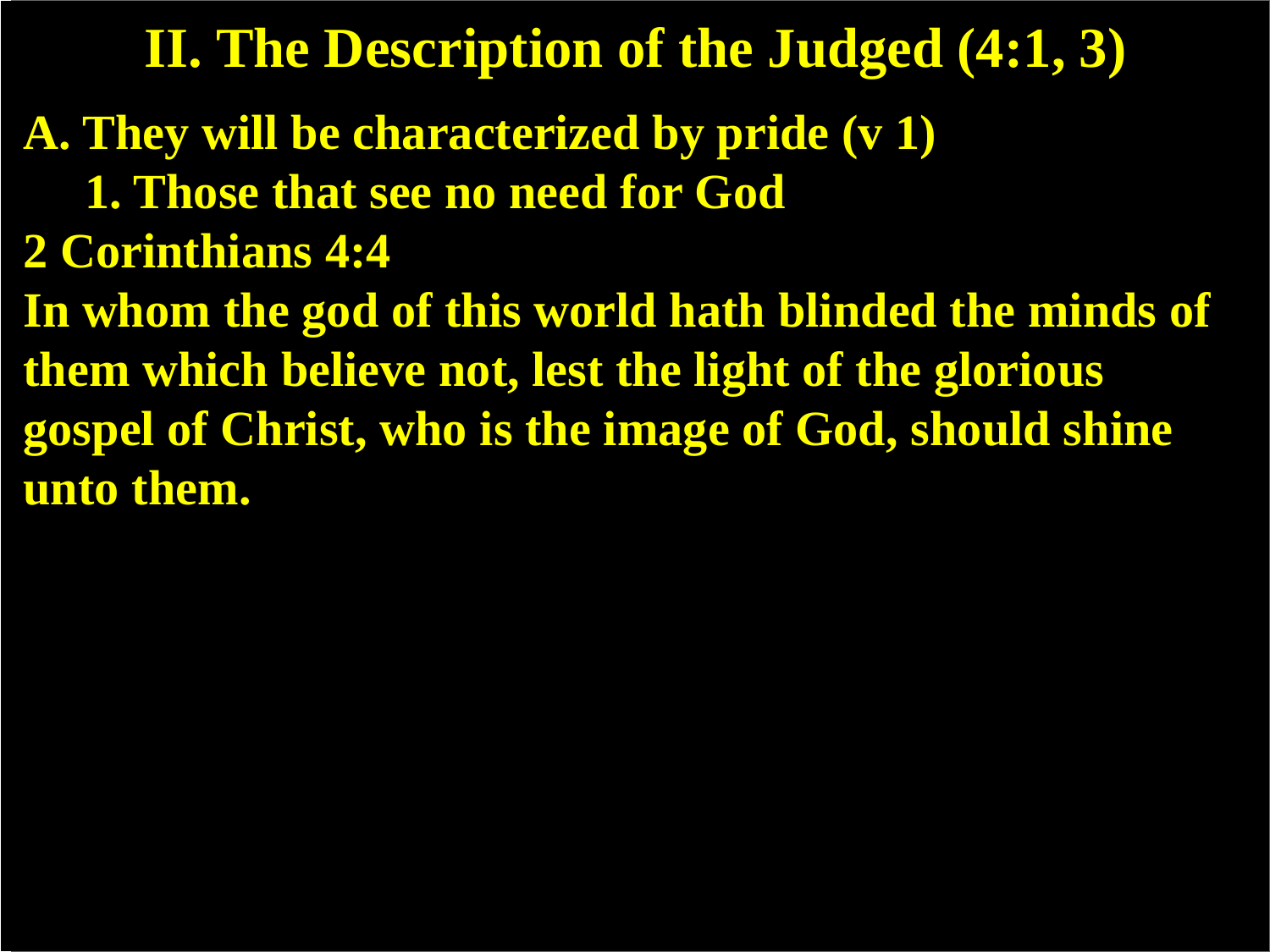- **A. They will be characterized by pride (v 1) - continued 2. Those that depend on their religious activity**
- **Matthew 23:23**
- **Woe unto you, scribes and Pharisees, hypocrites! for ye pay tithe of mint and anise and cummin, and have omitted the weightier matters of the law, judgment, mercy, and faith: these ought ye to have done, and not to leave the other undone.**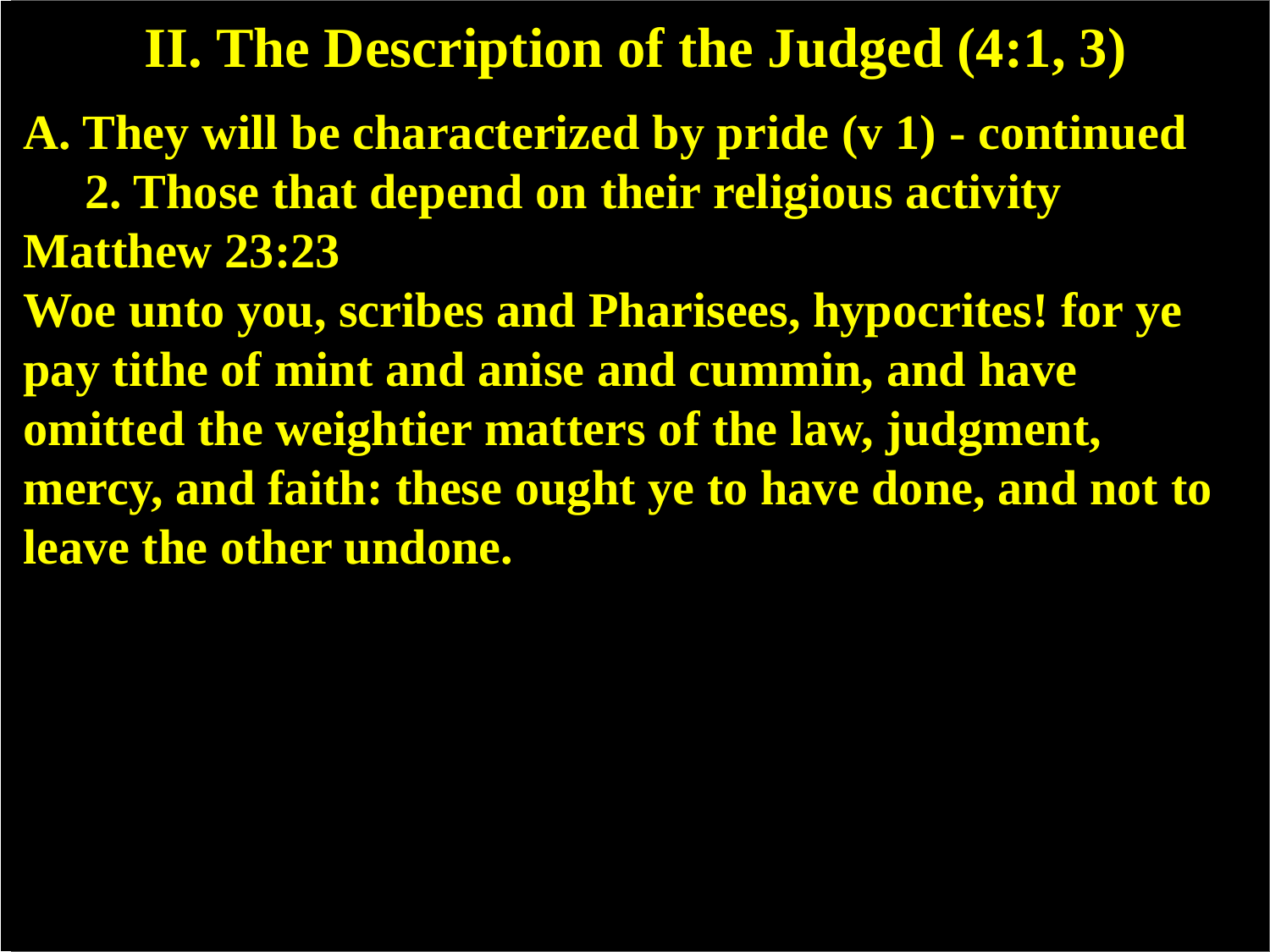- **A. They will be characterized by pride (v 1) - continued**
- **3. Those that depend on self-righteousness Romans 2:17-19**
- **17 Behold, thou art called a Jew, and restest in the law, and makest thy boast of God,**
- **18 And knowest his will, and approvest the things that are more excellent, being instructed out of the law; 19 And art confident that thou thyself art a guide of the blind, a light of them which are in darkness,**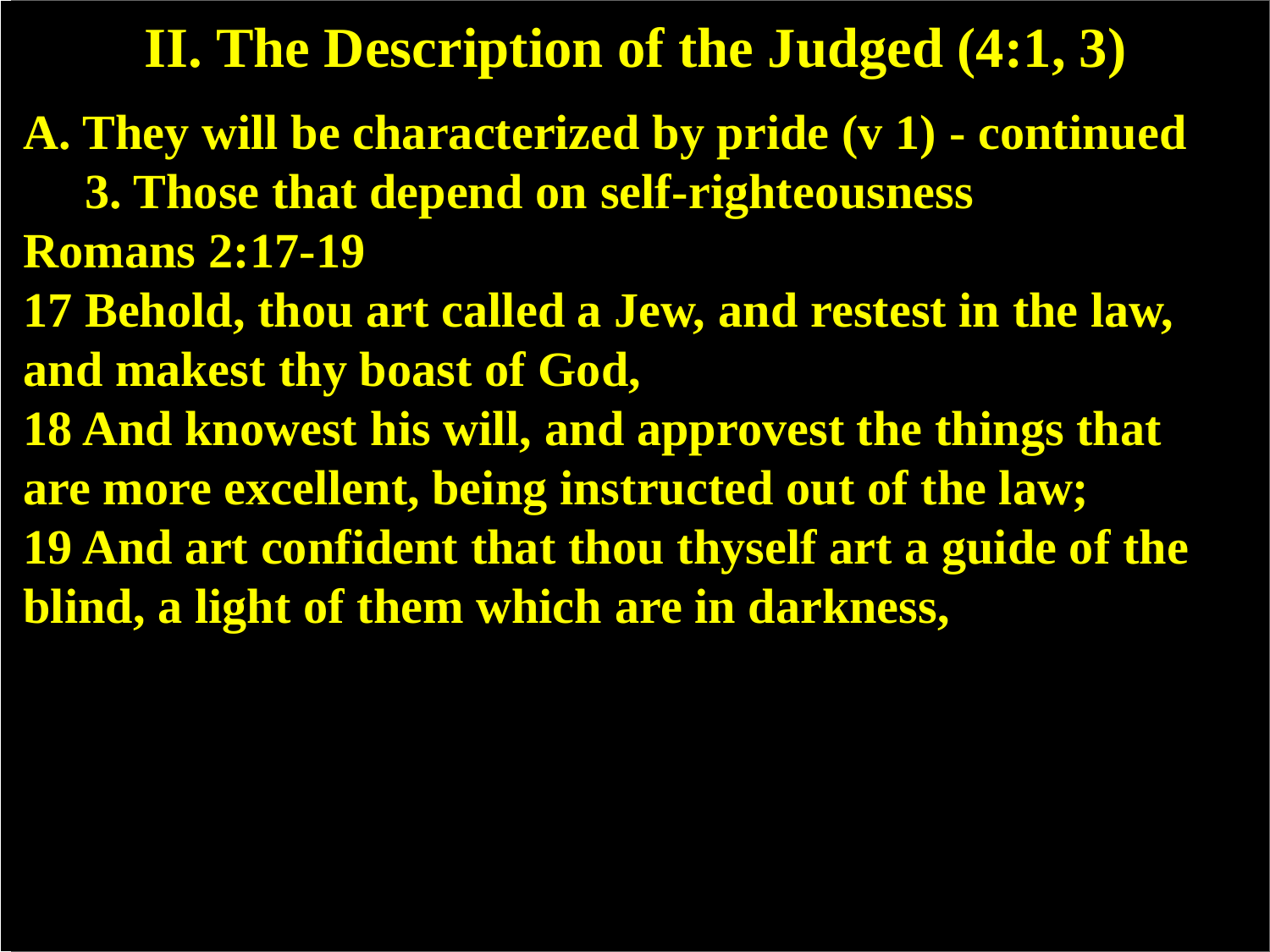- **B. They will be characterized by their wickedness (v 1) 1. Their natural wickedness**
- **Jeremiah 17:9**
- **The heart is deceitful above all things, and desperately wicked: who can know it?**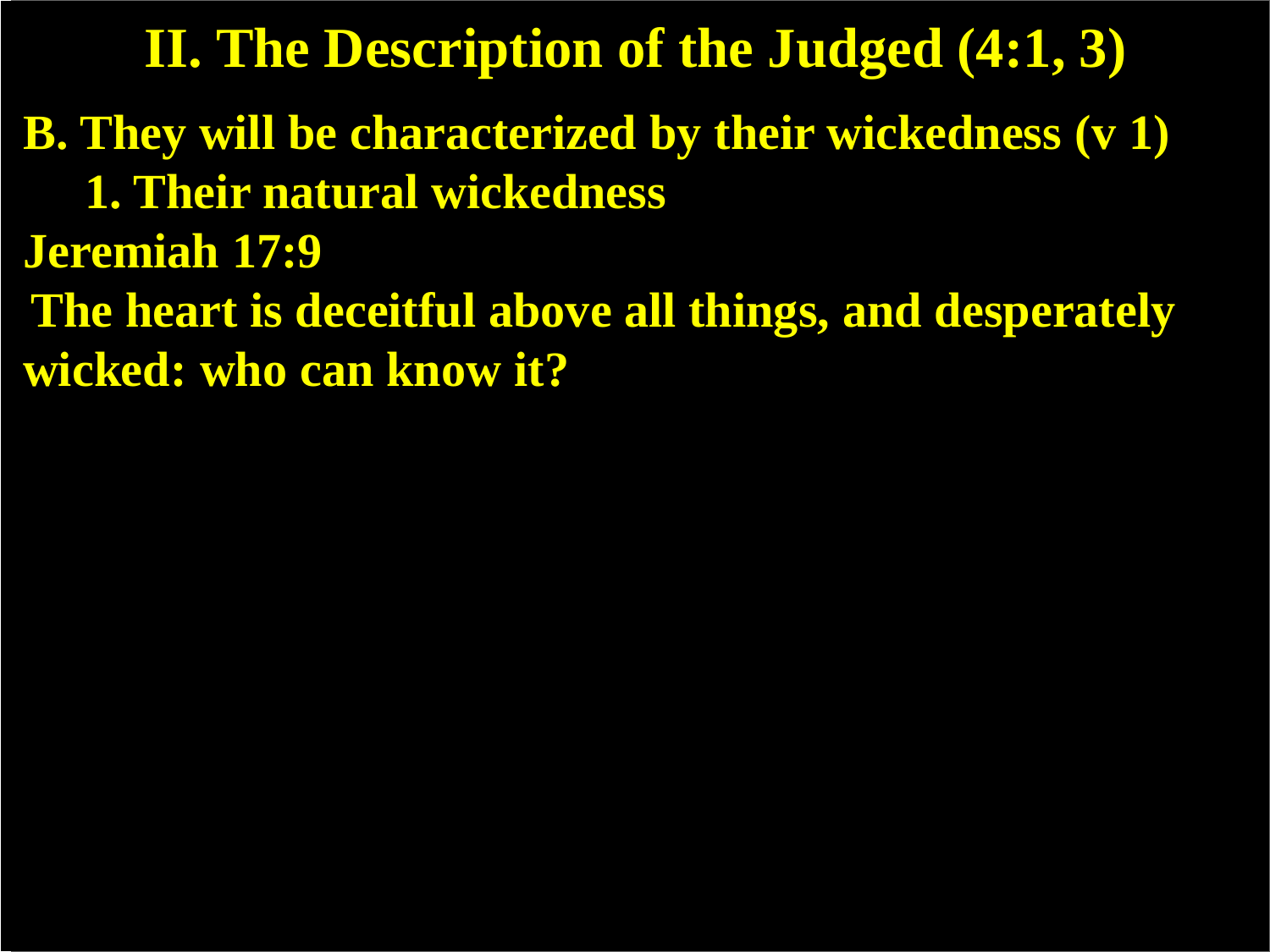**B. They will be characterized by their wickedness (v 1)**

 **2. The wickedness that continually grows Romans 1:18-25**

- **18 For the wrath of God is revealed from heaven against all ungodliness and unrighteousness of men, who hold the truth in unrighteousness;**
- **19 Because that which may be known of God is manifest in them; for God hath shewed it unto them.**
- **20 For the invisible things of him from the creation of the world are clearly seen, being understood by the things that are made, even his eternal power and Godhead; so that they are without excuse:**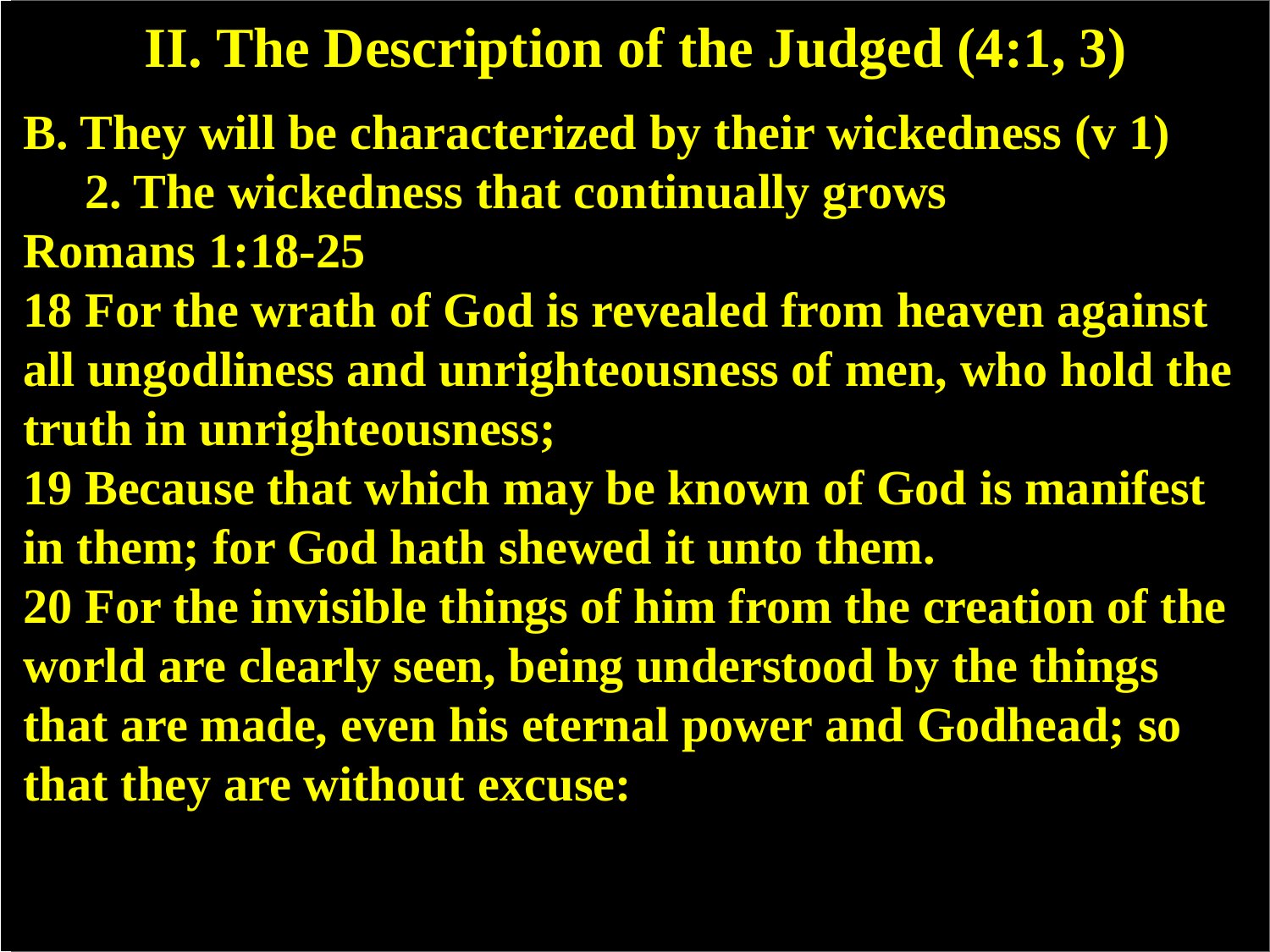- **B. They will be characterized by their wickedness (v 1) 2. The wickedness that continually grows Romans 1:18-25 - continued**
- **21 Because that, when they knew God, they glorified him not as God, neither were thankful; but became vain in their imaginations, and their foolish heart was darkened. 22 Professing themselves to be wise, they became fools, 23 And changed the glory of the uncorruptible God into an image made like to corruptible man, and to birds, and fourfooted beasts, and creeping things.**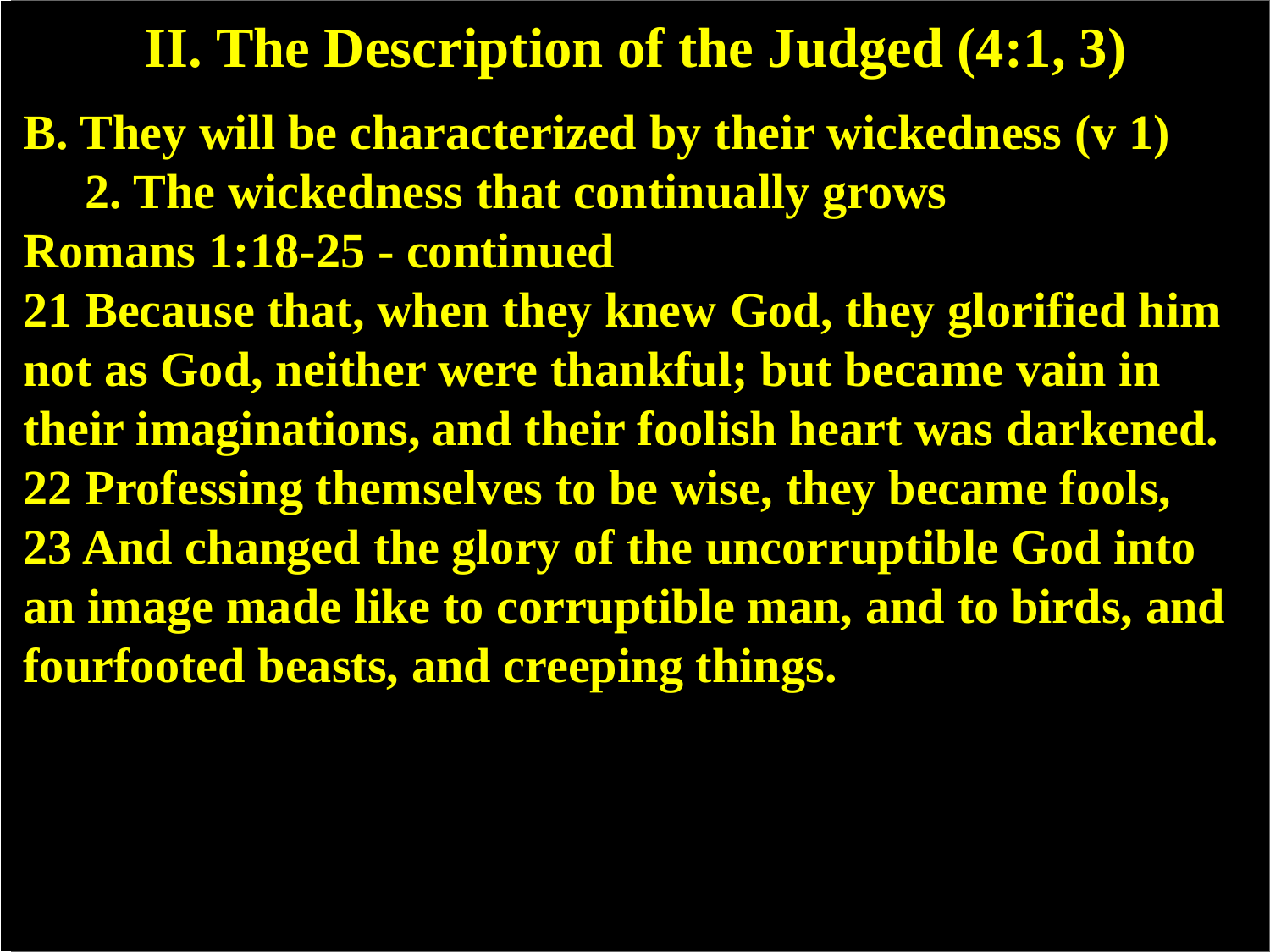**B. They will be characterized by their wickedness (v 1) 2. The wickedness that continually grows Romans 1:18-25 - continued 24 Wherefore God also gave them up to uncleanness through the lusts of their own hearts, to dishonour their own bodies between themselves: 25 Who changed the truth of God into a lie, and worshipped and served the creature more than the Creator, who is blessed for ever. Amen.**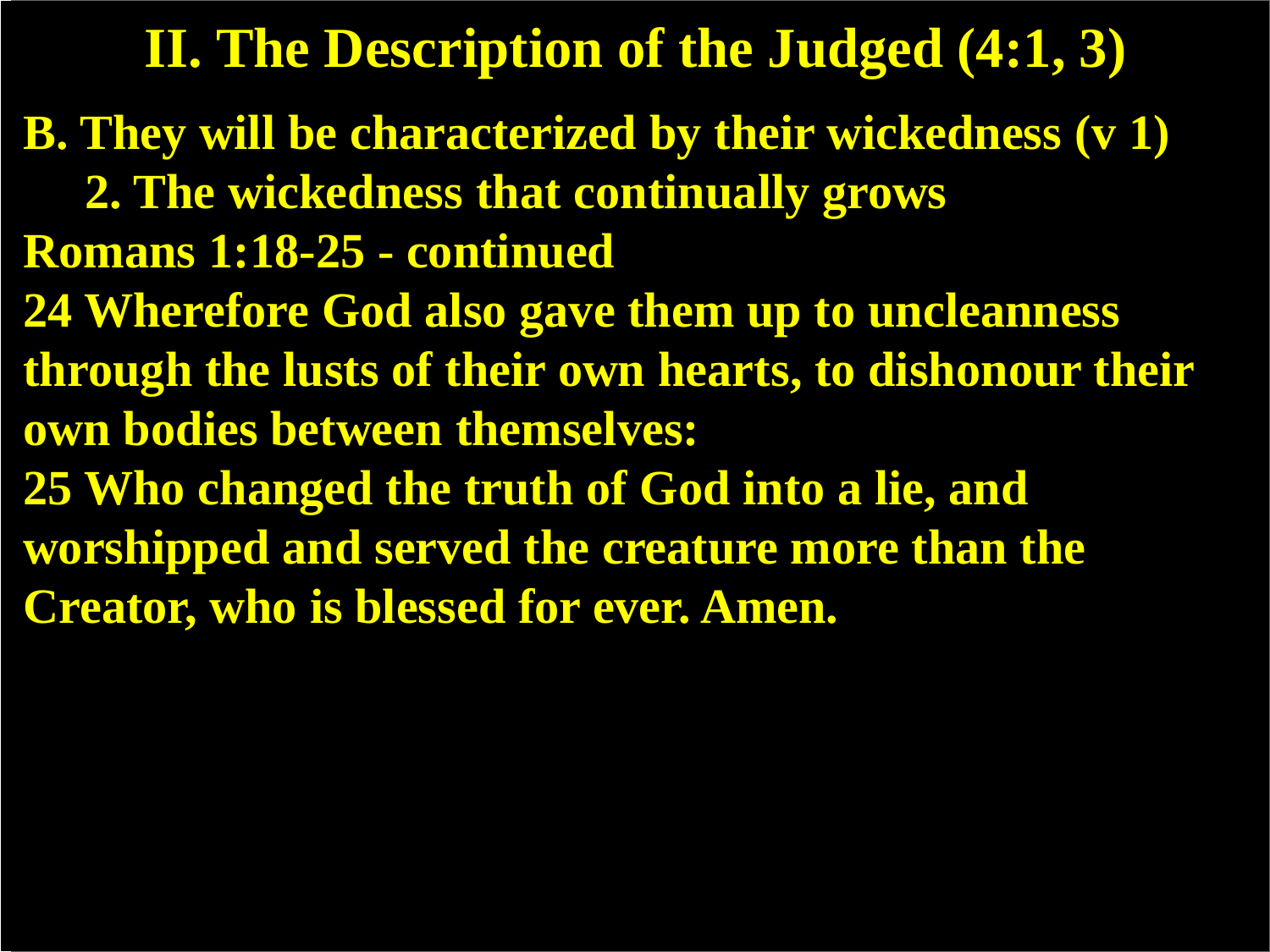- **C. They will be characterized by separation (v 3) Matthew 13:41-43**
- **41 The Son of man shall send forth his angels, and they**
- **shall gather out of his kingdom all things that offend, and them which do iniquity;**
- **42 And shall cast them into a furnace of fire: there shall be wailing and gnashing of teeth.**
- **43 Then shall the righteous shine forth as the sun in the kingdom of their Father. Who hath ears to hear, let him hear.**
	- **1. A separation from the Lord forever 2. A separation from Heaven forever 3. A separation from love forever**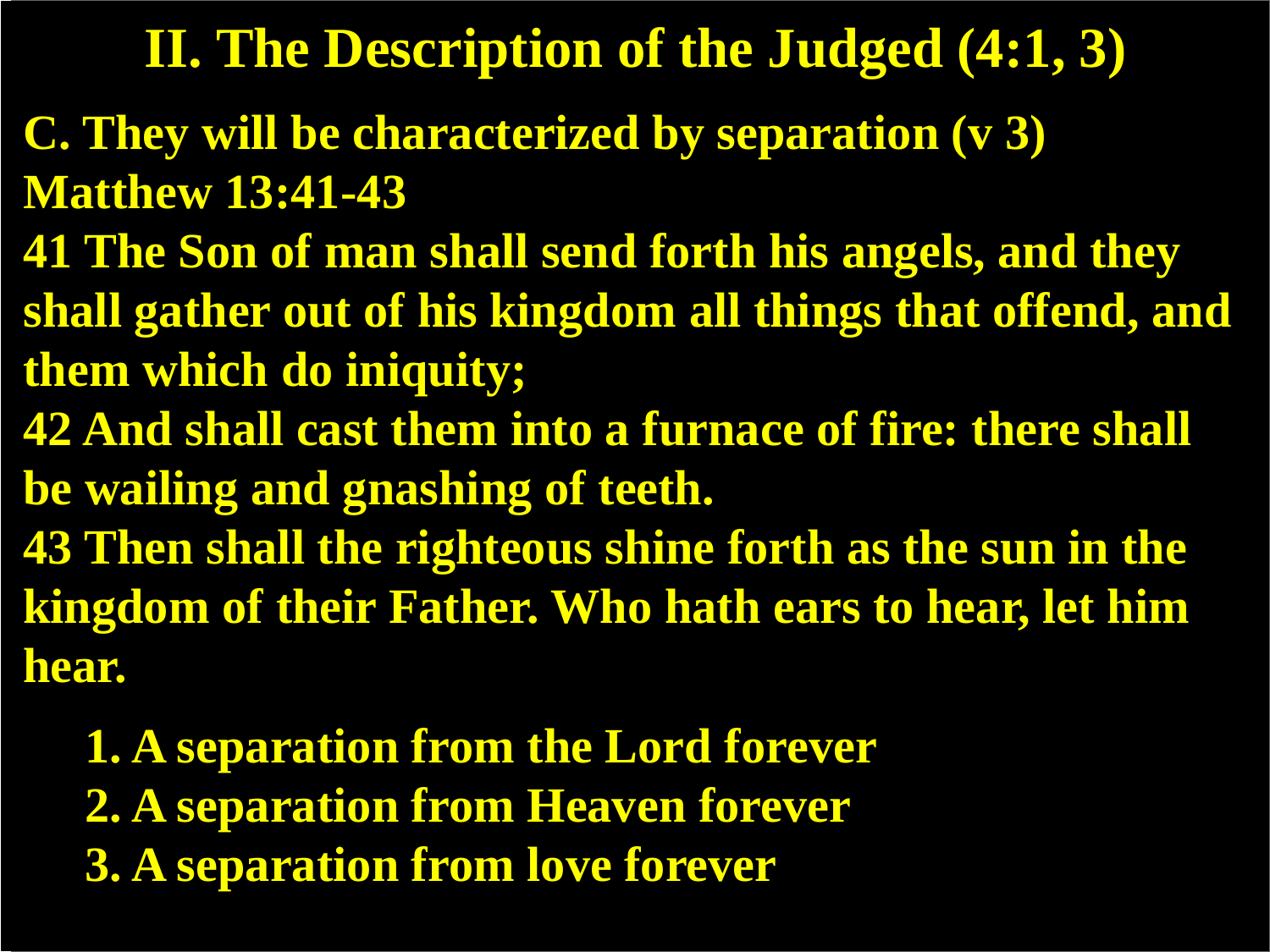#### **III. The Depiction of the Judgment (4:1)**

#### **A. It is associated with fire**

 **1. It is eternal fire**

**Mark 9:43**

**And if thy hand offend thee, cut it off: it is better for thee to enter into life maimed, than having two hands to go into hell, into the fire that never shall be quenched:**

 **2. It is a tormenting fire**

**Luke 16:24**

**And he cried and said, Father Abraham, have mercy on me, and send Lazarus, that he may dip the tip of his finger in water, and cool my tongue; for I am tormented in this flame.**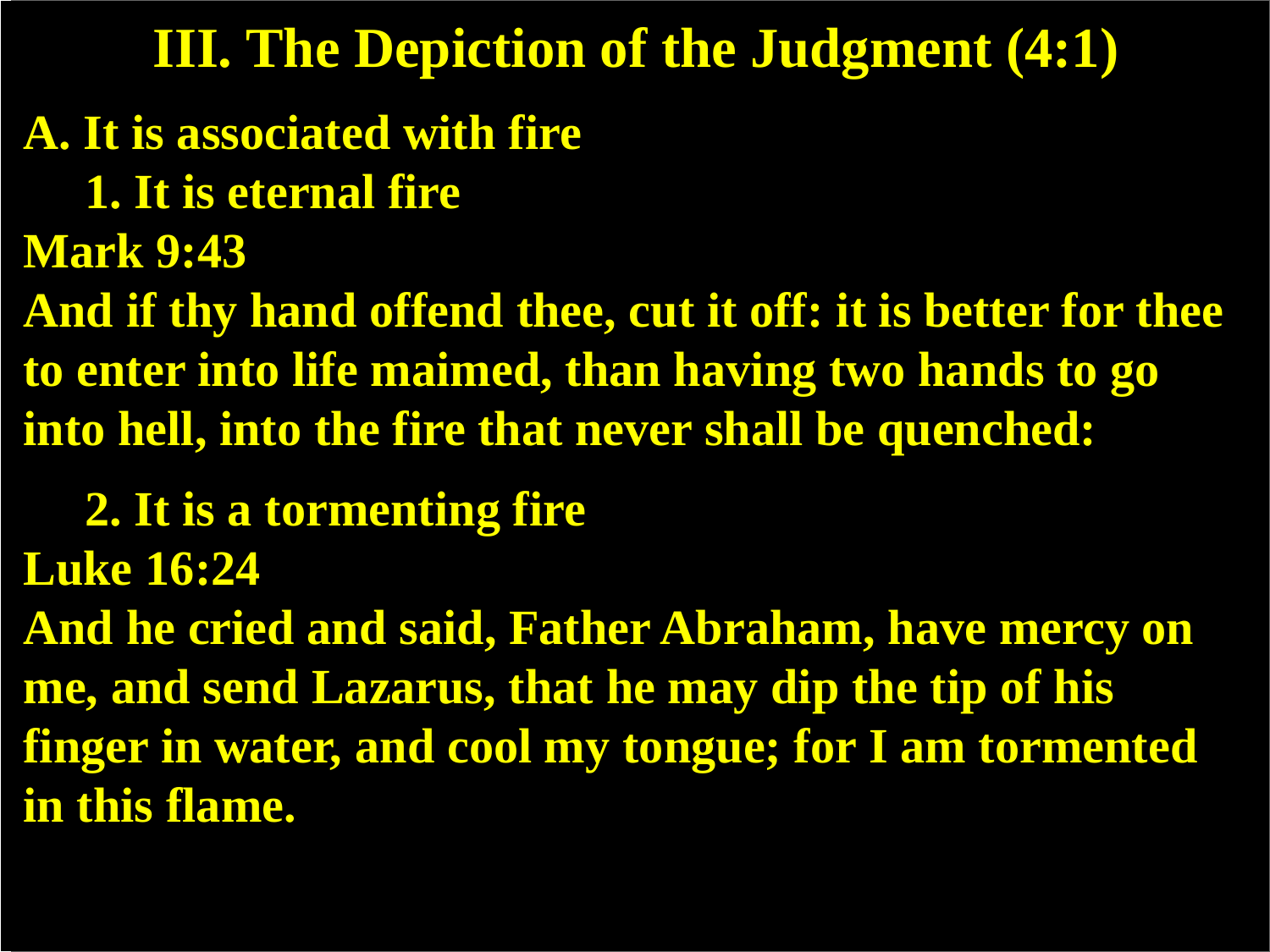#### **III. The Depiction of the Judgment (4:1)**

- **B. It is associated with disappointment (v 1) Isaiah 5:4**
- **Therefore as the fire devoureth the stubble, and the flame consumeth the chaff,** *so* **their root shall be as rottenness, and their blossom shall go up as dust: because they have cast away the law of the LORD of hosts, and despised the word of the Holy One of Israel.**
	- **1. Stubble is unusable**
	- **2. Stubble is unprofitable**
	- **3. Stubble is inferior**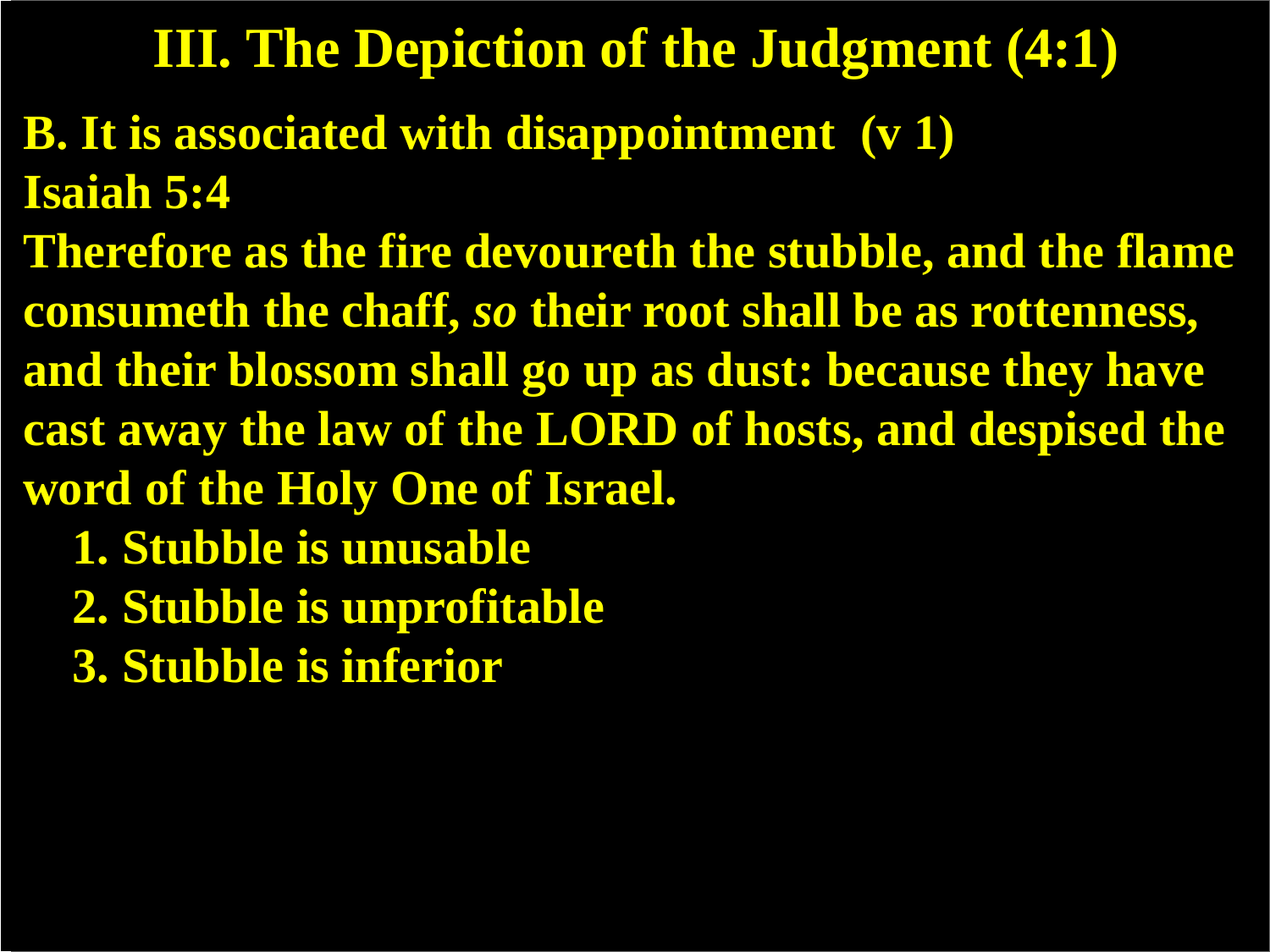#### **III. The Depiction of the Judgment (4:1)**

- **C. It is associated with finality and eternity Luke 16:26**
- **And beside all this, between us and you there is a great gulf fixed: so that they which would pass from hence to you cannot; neither can they pass to us, that would come from thence.**